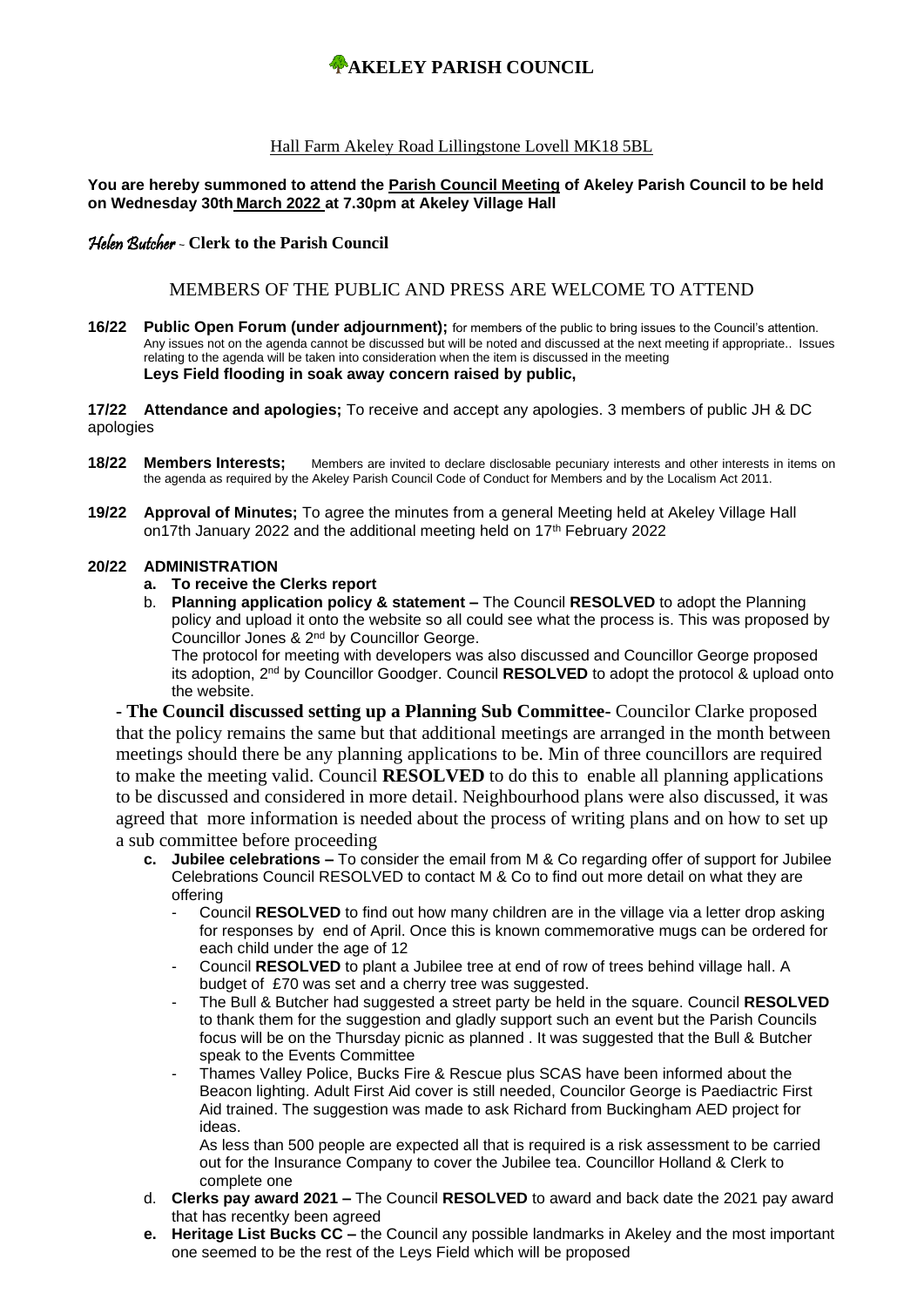## **WAKELEY PARISH COUNCIL**

### **21/22 Finances;**

- **a.** The financial statement to 30<sup>th</sup> March 2022 was received
- **b.** Councillor Clarke 2<sup>nd</sup> by Councilor George proposed all invoices to be paid in March 2022 as per Financial statement Council **RESOLVED** to do so
- **c.** Accounting software The Council reviewed the Scribe & Rialtas accounts packages which have been specifically developed for Parish Councils. Councilor George proposed and Councilor Holland 2<sup>nd</sup> that whichever system was deemed most user friendly should be purchased, Council RESOLVED to purchase accounting software package to reduce workload and free up clerks time. Ongoing costs are needed for the next meeting

### **22/22 ENVIRONMENT;**

- **a.** Recreational Field;
	- Play Park: Andy Gibbs to be asked to resume mowing if able
	- Two quotes have been received for Playground inspections and Council **RESOLVED** to continue with Play Safely
	- Funding has been approved from the Community Board to renovate the communal seating and provide a picnic bench by the play area as phase 1 of revamp
- **b.** Scout Field; Mo updates Council RESOLVED to keep the rent the same
- **c.** Grass Cutting; Mowing will resume shortly
- **d.** Wildflower area; The sign has been cleaned and looks much better. Funding has been approved from the Community Board for a new bench
- **e.** Village clean up Inside the village looks reasonable. The areas that do need some attention are the verges outside the village but these need to be reported to Street Scene
- **f.** Roads and traffic; To discuss any issues, including
	- Overhanging trees & hedges some progress has been made but more overhanging branches need ti be removed. Western Power to be chased up for their opinions on whose lines are caught up in tree branches along Leckhampstead Road
	- A proposal has been received from Men In Sheds to tidy up gates at village entrance. Men in sheds will do the work & the paint is being paint provided by Geoff Samwell The Council is awaiting a risk assessment but RESOLVED to gratefully accept the offer.
	- Community Speedwatch bid has been approved by the Community Board so the Council can now go ahead with purchasing the equipment and setting up training. Three signs are also need for the entrances to the village to give drivers fair warning that it is a Speedwatch area
	- Signs for Chapel Lane were not approved for Community Board Funding
- **g.** Andy Gibbs has again repaired the bus shelter in The Square Church Hill. It now looks much better and time can be taken to consider possible replacements in the future
- **h.** The Council received an update from the Footpath Wardens to say they are continuing to walk footpaths & keeping eye on Leys Field to ensure it is kept open
	- Council considered a suggested alteration to the footpath across Leys Field from Church Hill and **RESOLVED** to reply to villager thanking him & contact council to support his idea
- **i.** Allotments; to receive any updates.
	- Council thanked Councilor Goodger for his comprehensive report on the allotment fencing. Council **RESOLVED** to obtain a quote from Escapes to replace the fencing and to tidy along the back fence then to look for potential funding streams
	- Council **RESOLVED** to keep the rental rates the same and review in Jan 2023
	- Councilor George raised a query from Innovations, to put own bench on their plot Council RESOLVED to agree to the bench at Innovations own risk, cost etc
- **j.** Street lighting; Some lights had been on during the day but his now appears to be sorted. The final paperwork is being chased The Council discussed options for street lighting in Leckhampstead Road/Leys Development as requested by the developer. It was suggested that they light up the entrances to the development but advice should first be sought from Zeta as they need to match in with the new LED street lights
- **k.** Defibrillator The Council **RESOLVED** to cover ongoing costs to maintain the defibrillator. This needs to be increased in the budget to show £113 a year . update, & agree to fund ongoing costs. Replacing the seal on the cabinet will be covered by Buckingham AED Project . A training session has been arranged with Buckingham AED Project to raise awareness and confidence in using the defib.
- **l.** Broadband; Council **RESOLVED** to publicise on the FB page that in these difficult times if req there are lower sanctioned tariffs available to assist people on certain benefits